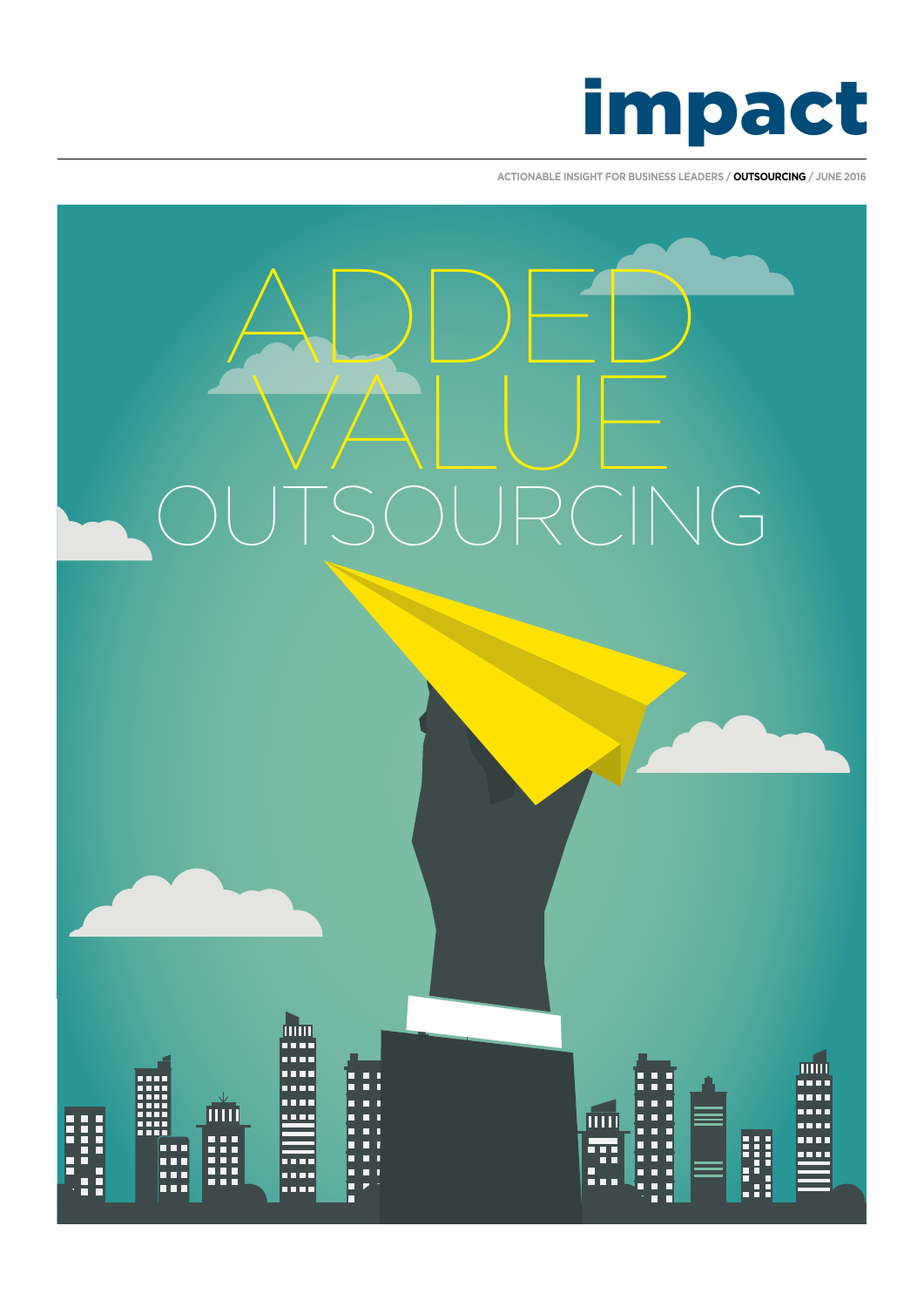03 **ACTIONABLE INSIGHT FOR BUSINESS LEADERS / OUTSOURCING / JUNE 2016**

Outsourcing has been popular among insurers for decades, but in this post-Solvency II era, insurers must develop a deeper understanding of where third-party providers can create the greatest value for their business. By Peter Davy

> olvency II didn't invent outsourcing. According to the federation Insurance Europe, the continent's insurers employ 1,000,000 people directly, but also an equivalent number as outsourced employees or independent intermediaries. That reflects trends well beyond

the insurance industry. Offshoring—just one, albeit large, element of outsourcing—is forecast by some analysts to account for a quarter of service jobs by 2017. In the finance sector, Deloitte, a leading US audit, consulting and tax advisory services firm, estimates that the global IT and business process outsourcing market was worth €150bn in 2015 and is growing at 7% compound annual growth rate. The UK leads the way, followed by France and Germany. the insurance indu

A range of factors have made it particularly attractive for insurers, and for life business in particular, according to Roy O'Neil, senior business development lead, Europe - Life Technology Solutions at Milliman. Competition, consolidation, low interest rates and regulatory pressures have all played a role since the early part of this century to popularise outsourcing.

On the one hand, outsourcing built its popularity as a solution to insurers' closed books of business.

"There are only so many ways you can strive for growth to fund running those legacy books, and if you can't grow the top line anymore, you have to look at where you can take costs out," says O'Neil.

Freed from the requirement to support staff and IT systems for legacy business, insurers have been able to not only save costs, but improve customer service and reduce capital requirements for those policies.

It has offered insurers more cost effective ways to deliver basic services, as well as efficiently deal with decreasing volumes of business.

On the other hand, it delivers significant benefits to open book and growing businesses. It offers not only similar cost-saving benefits, but also a solution to changing customer expectations in terms of technology, and a faster route to market for new businesses or product lines.

Consequently, the scope of outsourcing has continued to grow. Consultants Ernst & Young noted in a report last year that outsourcing in life insurance has expanded beyond simply hiring third-party administrators for billing, accounting and claims.

"Traditionally, larger insurers have viewed the actuarial function as a core competency and, for the most part, it has not been sourced to third-party providers. Today, however, market complexity, cost pressures and a shortage of talent are causing many insurers to rethink the best approach for all kinds of work and functions, including actuarial."

### **Outing the actuaries**

A survey by the Economist Intelligence Unit in 2014 for the main US and Canadian actuarial societies found that 29% of small firms and 60% of large firms outsourced actuarial work. Similar trends are found in other developed markets, such as Australia, and markets that are themselves hubs for offshoring, such as India.

Outsourcing offers the function a wide range of benefits, says O'Neil: flexibility to deal with variable workloads; access to leading practices; freedom for senior management to focus on other business priorities. For established players, outsourcing presents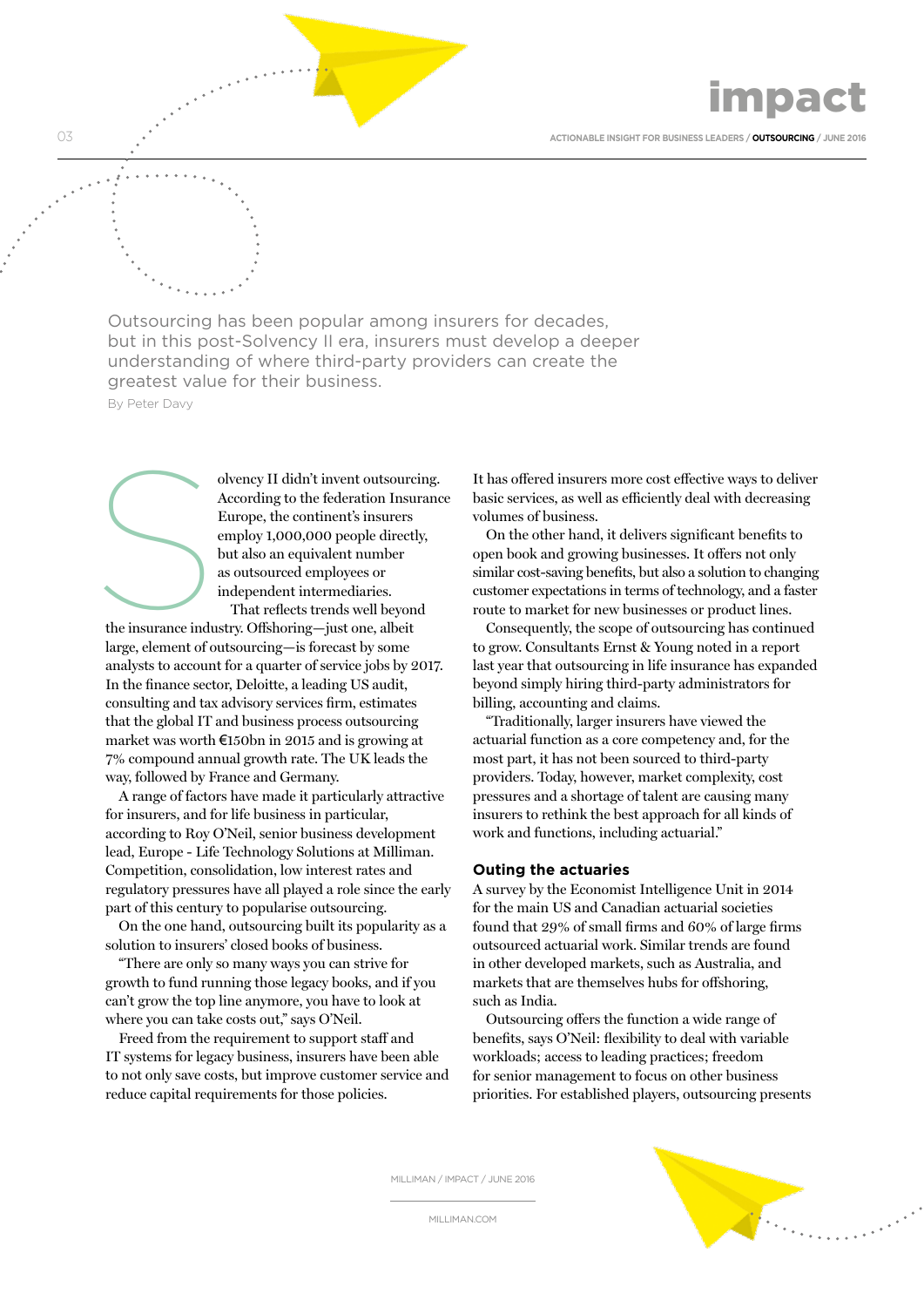04 **ACTIONABLE INSIGHT FOR BUSINESS LEADERS / OUTSOURCING / JUNE 2016**

*Market complexity, cost pressures and a shortage of talent are causing many insurers to rethink the best approach for all kinds of work and functions, including actuarial.* 

Roy O'Neil, senior business development lead, Europe - Life Technology Solutions, Milliman

an avenue to carve out repeatable, non-core tasks; for new market entrants, it provides core actuarial back office support while the organisation grows.

It also frequently gives insurers access to better technology. Dr. Lars Michael Hoffmann, principal and co-practice leader of German life insurance at Milliman, says: "Many of the outsourcers can maintain huge and sophisticated systems because they are used all the time. That can mean quicker delivery for calculations and reports that are outsourced as well."

The increasing opportunities presented by Cloud computing are likely to continue to expand both the opportunities and appetite for insurers to rely on outsourced providers. Regardless of regulatory pressures, the business case for outsourcing is as strong in actuarial services as anywhere.

### **Added impetus**

Nevertheless, the requirements of the Solvency II framework will push insurers to review which functions they outsource and which they keep in-house.

Increasing capital requirements threaten to sap insurers' resources, just as they try to manage the

move to principles-based reserving and increased complexity and workloads in terms of risk management, calculations and reporting. The UK Treasury, in its recent response to the EU Commission, stated that the new framework is already "raising issues around the impact of the framework on long-term investment and competitiveness of the European insurance industry".

Pressure on actuarial departments responsible for assumptions informing firms' reserving models is particularly acute. Many—and perhaps especially the smaller organisations less prone to outsource such functions in the past—will struggle to meet the new requirements on their own, argues Hoffmann.

"In Germany we have almost 100 insurance companies, and about 80 of them are pretty small. Of those it seems likely a large portion will move toward some sort of outsourcing," he says.

"The additional work from Solvency II is considerable," confirms Ulrich Starigk, senior counsel at Milliman. "It requires more people and training for staff on the new requirements. In many cases it's going to be more efficient to buy these resources from outside."

However, in recognition of this, Solvency II also imposes significant obligations on firms to ensure adequate supervision and oversight of outsourced arrangements. Under the Directive, EU member states

MILLIMAN.COM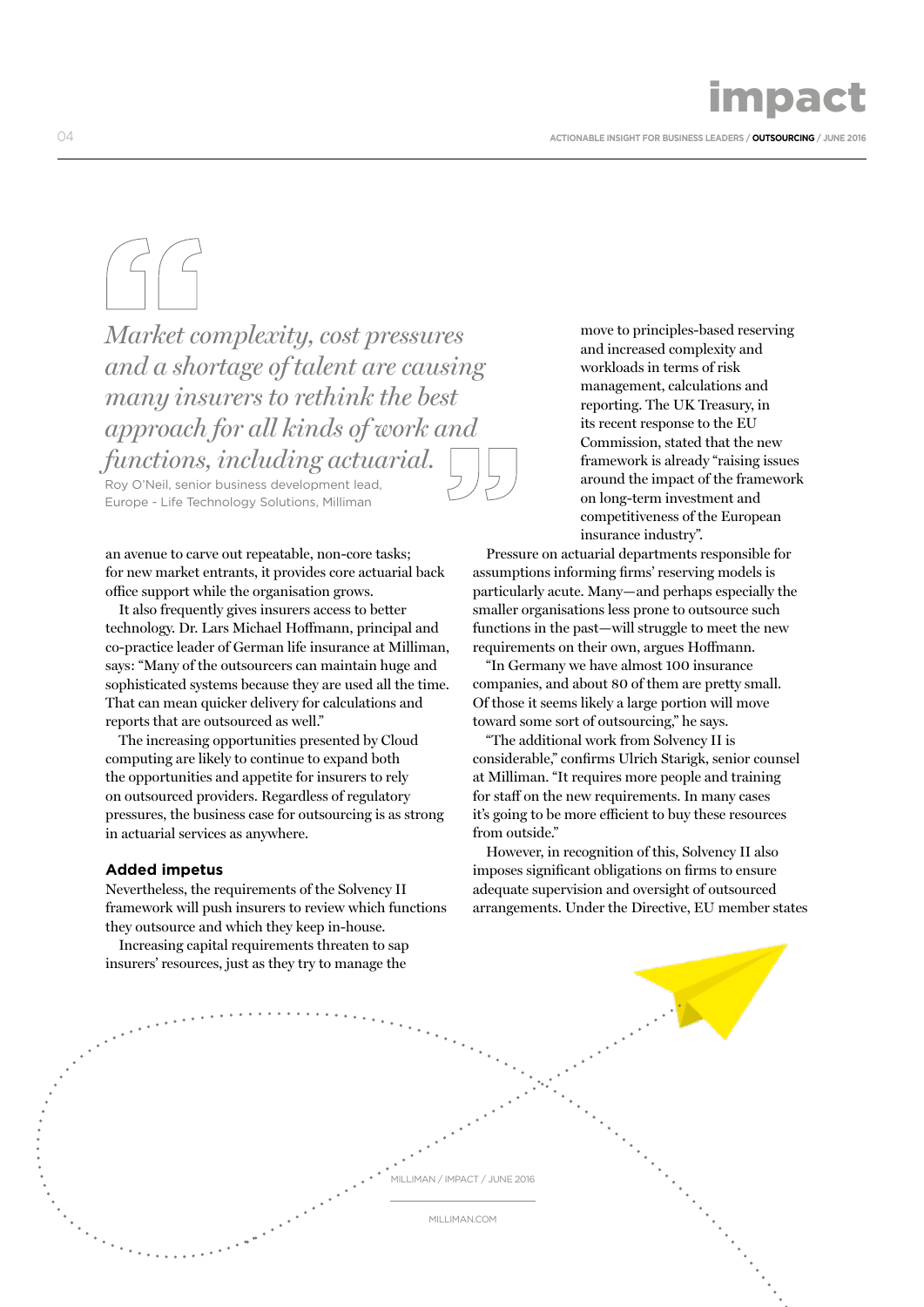**ACTIONABLE INSIGHT FOR BUSINESS LEADERS / OUTSOURCING / JUNE 2016**

are charged with ensuring insurers "remain fully responsible for discharging all of their obligations under this Directive when they outsource functions".

05

"They can outsource the function, but they can't get away from the responsibility for it," says Starigk. "They are ultimately answerable to the regulator and they have to monitor the outsourced provider.

Under the Directive, insurers must ensure a number of conditions when outsourcing 'critical' or important functions (which certainly includes the actuarial function, notes Starigk): no impairment of the quality of the system of governance; no increase of the operational risk; no undermining of the quality of the service to policyholders; and capability to monitor the service provider.

These high-level requirements are elaborated in the Delegated Regulation that supplements the Directive, requiring a written outsourcing agreement and extensive due diligence to ensure the outsourcer has the ability, capacity and legal authorisation (such as required certifications) to undertake the functions. There must also be provisions in place for regular review and monitoring of the arrangements.

### AVIVA'S ACTUARIAL SHARED SERVICES

Aviva's actuarial shared service centre in Warsaw, Poland, provides services to the insurer's business units throughout mainland Europe, for its UK life business, and for some of its Asian units.

Employing nearly 100 people, it has doubled in size in the last 18 months, and Paul Mylet, Aviva's group actuarial reporting director and head of business development and management of the centre, has ambitions for it to double again over the next couple of years.

As he explains, the centre provides a range of services for different business units. For some smaller, younger units, it covers the end-to-end reporting process, including all functions below the chief financial officer or chief actuary.

"For those units, Aviva wanted to get the actuarial teams to a particular level and the easiest way to do so—quickly—was to move the entire process to the shared service team."

For bigger, more established units it provides perhaps half a dozen people to help with recurring processes (about three-quarters of its workload), such as period-end reporting, and one-off projects (about a quarter).

Finally, for the biggest units like the UK business it does specific pieces of work, such as experience analyses and, lately, some Solvency II validation work.

### The sweet spot

Poland offers Aviva a balance between cost savings and a familiar financial culture. While some far-shoring arrangements (Aviva also outsources work to third parties in Asia) are cheaper, the Polish staff can take on more complex tasks.

"They speak the same technical language," Mylet explains. "They understand the process and the calculations being done, so when issues come up they have the ability to make intelligent judgements themselves."

The Polish centre is best for work that falls between the repetitive tasks that can be outsourced more cheaply further abroad, and work that, from a regulatory or organisational perspective, must stay in the local unit.

"There's a definite sweet spot," says Mylet. In such cases, however, the centre doesn't just bring cost savings, but allows Aviva to increase the consistency of its reporting across the group, refine processes and adopt best practices across the different units.

Even so, the business units all retain close oversight and control. "We bring people out of Poland into the business units for a month or more as needed. They sit with the people they are transferring the work from, understand the process, ask questions and do the work in a supervised environment before taking it over to Poland. From that point forward, there are regular conversations – once or twice a week," says Mylet.

"While they are running the process themselves, we are always keeping onshore owners of the processes updated and involved."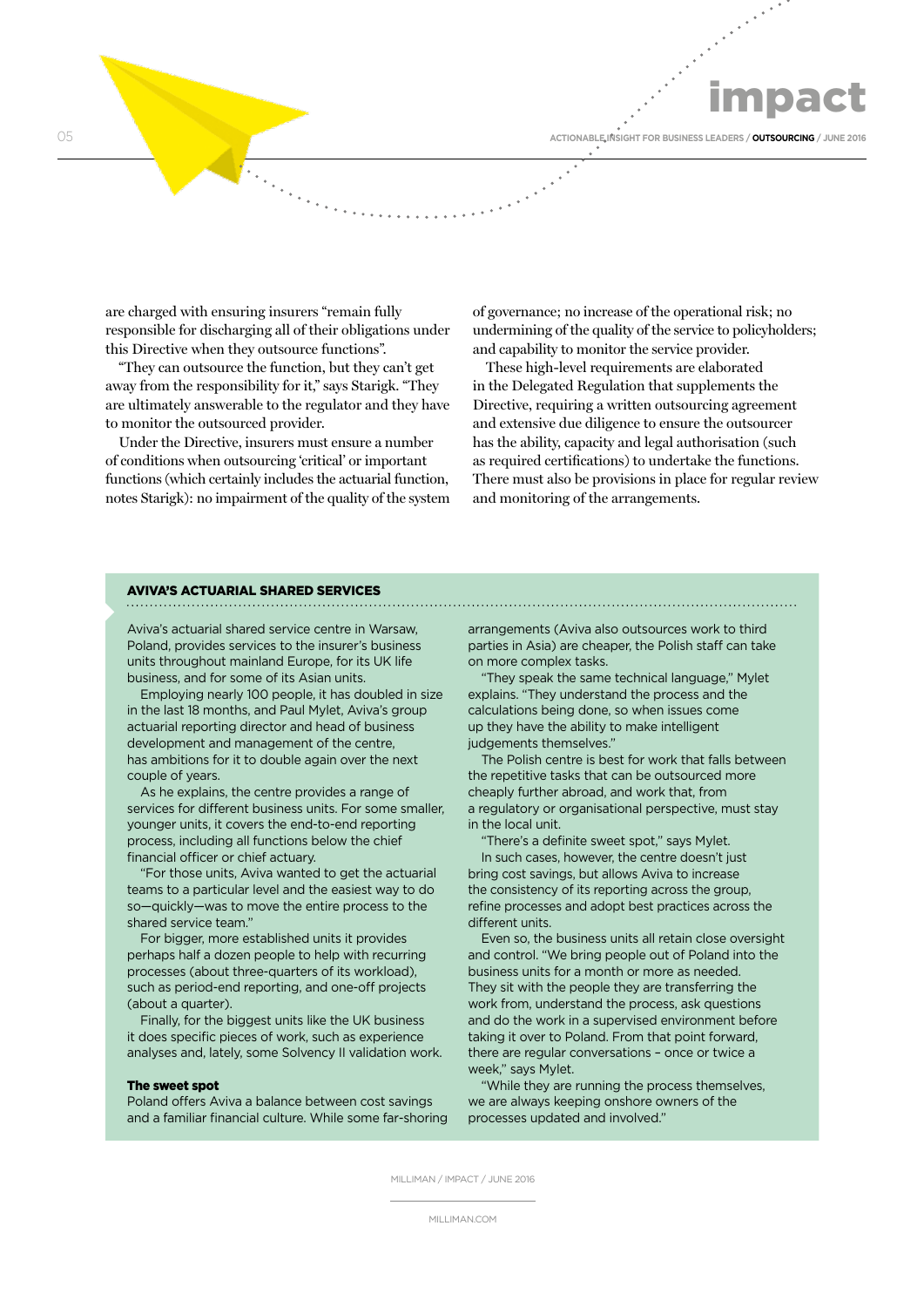06 **ACTIONABLE INSIGHT FOR BUSINESS LEADERS / OUTSOURCING / JUNE 2016**

Solvency II adds to existing pressure on insurers. In January 2016, for example, the UK's Prudential Regulatory Authority published further guidance on outsourcing under the Senior Insurance Managers Regime, again making it clear that whether a function is outsourced or not, someone within the firm must still have responsibility for it. In the general insurance market, the Financial Conduct Authority (FCA) outlined in a review last year that it expected improvements in firms' approach to delegate authority arrangements.

As Linda Woodall, acting director of supervision at the FCA, put it: "All firms must ensure they have appropriate oversight of outsourced arrangements and meet their wider responsibilities to deliver fair customer outcomes."

## **Selection criteria**

Even without regulatory drivers, there are significant incentives to carefully consider outsourcing arrangements. Solvency II is an opportunity, as much as an obligation to review outsourcing arrangements, says O'Neil.

First, that means looking at which tasks can be outsourced. Some core tasks that are more bespoke and subjective, such as product strategy and design or defining risk appetite, are unlikely to make good candidates. Others, however, that are repeatable, periodic, or objective, are scalable and can be developed into a systematic work process and handled by more junior workers. Even within actuarial work, there are a wide range of non-core tasks, including experience studies, in-force valuations, reconciliation and model valuation, that are repetitive and have clearly defined work requirements.

*Many of the outsourcers can maintain huge and sophisticated systems because they are used all the time. That can also mean quicker delivery for calculations and reports that are outsourced.* 

Dr. Lars Michael Hoffmann, principal and co-practice leader of German life insurance, Milliman

The extent to which organisations decide to outsource them will vary widely, however, and is likely to be significantly dependent on the size of the organisation (see table, page 6).

Even when arrangements are outsourced, the specific arrangements also vary widely. While simple offshoring—whether to an external outsourced provider or to a captive subsidiary—remains popular, managed services and business process outsourcing (BPO) have increased in importance over the last few years in the insurance industry, as they have elsewhere. Across the public and private sectors as a whole, the UK saw 39 BPO contracts with a combined value of  $\pounds$ 1.4bn in the first half of last year alone, according to outsourced services provider Arvato.

The distinctions between the three are not always clear, says O'Neil, but the move from offshoring to managed services, and finally BPO, largely reflects organisations moving "up the

MILLIMAN / IMPACT / JUNE 2016

MILLIMAN.COM